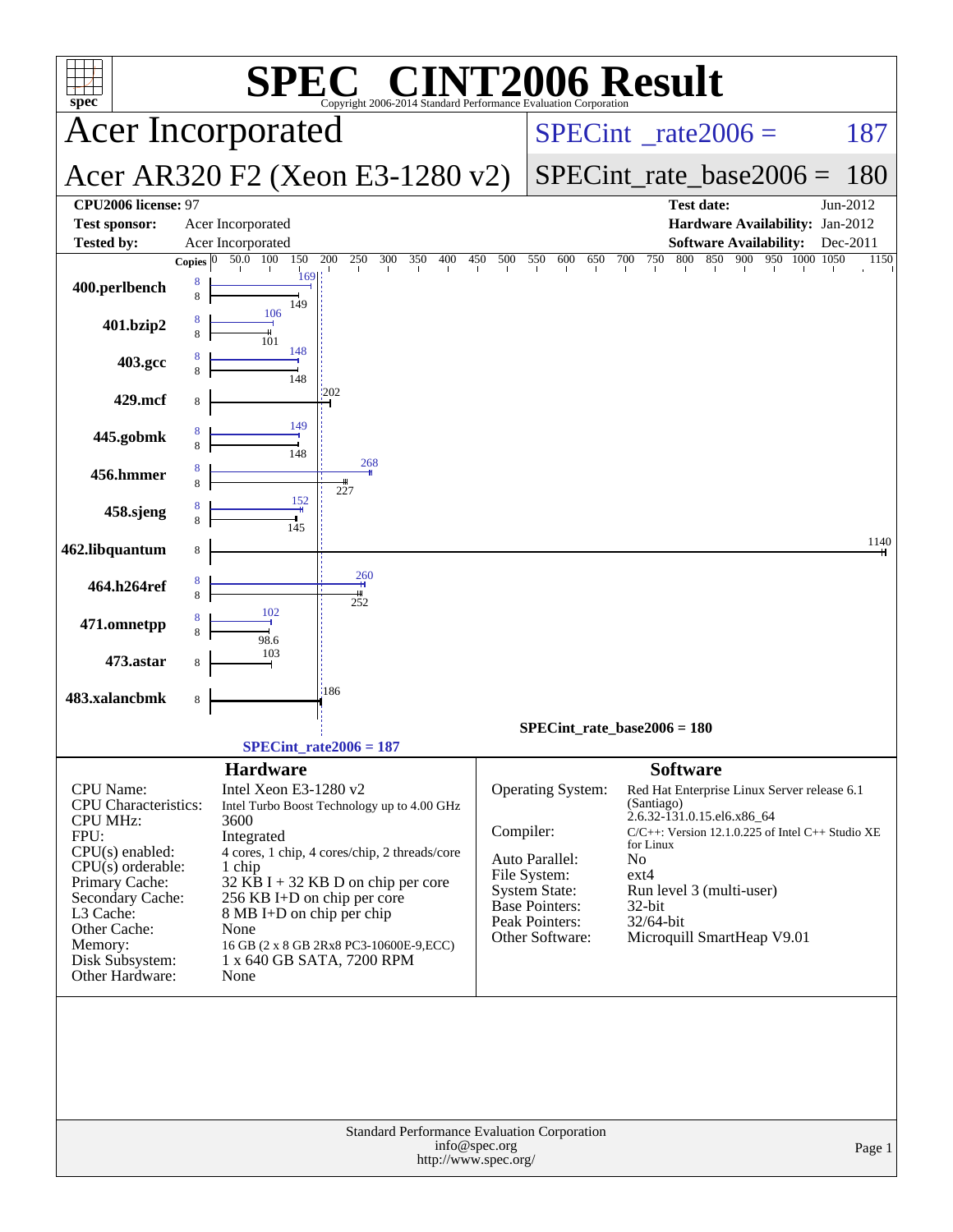

# **[SPEC CINT2006 Result](http://www.spec.org/auto/cpu2006/Docs/result-fields.html#SPECCINT2006Result)**

Acer Incorporated

SPECint rate $2006 = 187$ 

### Acer AR320 F2 (Xeon E3-1280 v2)

[SPECint\\_rate\\_base2006 =](http://www.spec.org/auto/cpu2006/Docs/result-fields.html#SPECintratebase2006) 180

#### **[CPU2006 license:](http://www.spec.org/auto/cpu2006/Docs/result-fields.html#CPU2006license)** 97 **[Test date:](http://www.spec.org/auto/cpu2006/Docs/result-fields.html#Testdate)** Jun-2012

**[Test sponsor:](http://www.spec.org/auto/cpu2006/Docs/result-fields.html#Testsponsor)** Acer Incorporated **Acceleration Acer Incorporated <b>[Hardware Availability:](http://www.spec.org/auto/cpu2006/Docs/result-fields.html#HardwareAvailability)** Jan-2012 **[Tested by:](http://www.spec.org/auto/cpu2006/Docs/result-fields.html#Testedby)** Acer Incorporated **[Software Availability:](http://www.spec.org/auto/cpu2006/Docs/result-fields.html#SoftwareAvailability)** Dec-2011

#### **[Results Table](http://www.spec.org/auto/cpu2006/Docs/result-fields.html#ResultsTable)**

|                                                                                                          | <b>Base</b>   |                |       |                |       | <b>Peak</b>    |       |               |                |              |                |              |                |              |
|----------------------------------------------------------------------------------------------------------|---------------|----------------|-------|----------------|-------|----------------|-------|---------------|----------------|--------------|----------------|--------------|----------------|--------------|
| <b>Benchmark</b>                                                                                         | <b>Copies</b> | <b>Seconds</b> | Ratio | <b>Seconds</b> | Ratio | <b>Seconds</b> | Ratio | <b>Copies</b> | <b>Seconds</b> | <b>Ratio</b> | <b>Seconds</b> | <b>Ratio</b> | <b>Seconds</b> | <b>Ratio</b> |
| 400.perlbench                                                                                            |               | 526            | 149   | 526            | 149   | 529            | 148   |               | 463            | 169          | 462            | 169          | 462            | 169          |
| 401.bzip2                                                                                                |               | 790            | 97.8  | 766            | 101   | 763            | 101   | $\mathsf{R}$  | 736            | 105          | <u>732</u>     | 106          | 730            | 106          |
| $403.\mathrm{gcc}$                                                                                       |               | 437            | 148   | 436            | 148   | 436            | 148   |               | 439            | 147          | 435            | 148          | 436            | 148          |
| $429$ .mcf                                                                                               |               | 362            | 202   | 362            | 202   | 361            | 202   |               | 362            | 202          | 362            | 202          | 361            | 202          |
| $445$ .gobmk                                                                                             |               | 568            | 148   | 567            | 148   | 572            | 147   |               | 566            | 148          | 559            | 150          | 564            | 149          |
| 456.hmmer                                                                                                |               | 332            | 225   | 329            | 227   | 325            | 230   |               | 278            | 268          | 274            | 272          | 279            | 268          |
| $458$ .sjeng                                                                                             |               | 674            | 144   | 669            | 145   | 667            | 145   |               | 641            | 151          | 639            | <u>152</u>   | 622            | 156          |
| 462.libquantum                                                                                           |               | 146            | 1140  | 146            | 1140  | 147            | 1130  | 8             | 146            | 1140         | 146            | 1140         | 147            | 1130         |
| 464.h264ref                                                                                              |               | 703            | 252   | 713            | 248   | 692            | 256   |               | 696            | 254          | 681            | 260          | 680            | 260          |
| 471.omnetpp                                                                                              |               | 505            | 99.0  | 509            | 98.1  | 507            | 98.6  |               | 493            | 101          | 488            | 102          | 491            | <b>102</b>   |
| $473$ . astar                                                                                            |               | 547            | 103   | 547            | 103   | 546            | 103   |               | 547            | 103          | 547            | 103          | 546            | 103          |
| 483.xalancbmk                                                                                            |               | 294            | 188   | 299            | 185   | 297            | 186   |               | 294            | 188          | 299            | 185          | 297            | 186          |
| Results appear in the order in which they were run. Bold underlined text indicates a median measurement. |               |                |       |                |       |                |       |               |                |              |                |              |                |              |

#### **[Submit Notes](http://www.spec.org/auto/cpu2006/Docs/result-fields.html#SubmitNotes)**

 The taskset mechanism was used to bind copies to processors. The config file option 'submit' was used to generate taskset commands to bind each copy to a specific processor. For details, please see the config file.

### **[Operating System Notes](http://www.spec.org/auto/cpu2006/Docs/result-fields.html#OperatingSystemNotes)**

Stack size set to unlimited using "ulimit -s unlimited"

#### **[Platform Notes](http://www.spec.org/auto/cpu2006/Docs/result-fields.html#PlatformNotes)**

Standard Performance Evaluation Corporation Sysinfo program /usr/cpu2006/config/sysinfo.rev6800 \$Rev: 6800 \$ \$Date:: 2011-10-11 #\$ 6f2ebdff5032aaa42e583f96b07f99d3 running on localhost.localdomain Mon Jun 11 23:05:04 2012 This section contains SUT (System Under Test) info as seen by some common utilities. To remove or add to this section, see: <http://www.spec.org/cpu2006/Docs/config.html#sysinfo> From /proc/cpuinfo model name : Intel(R) Xeon(R) CPU E3-1280 V2 @ 3.60GHz 1 "physical id"s (chips) 8 "processors" cores, siblings (Caution: counting these is hw and system dependent. The following excerpts from /proc/cpuinfo might not be reliable. Use with caution.) cpu cores : 4 siblings : 8 Continued on next page

[info@spec.org](mailto:info@spec.org) <http://www.spec.org/>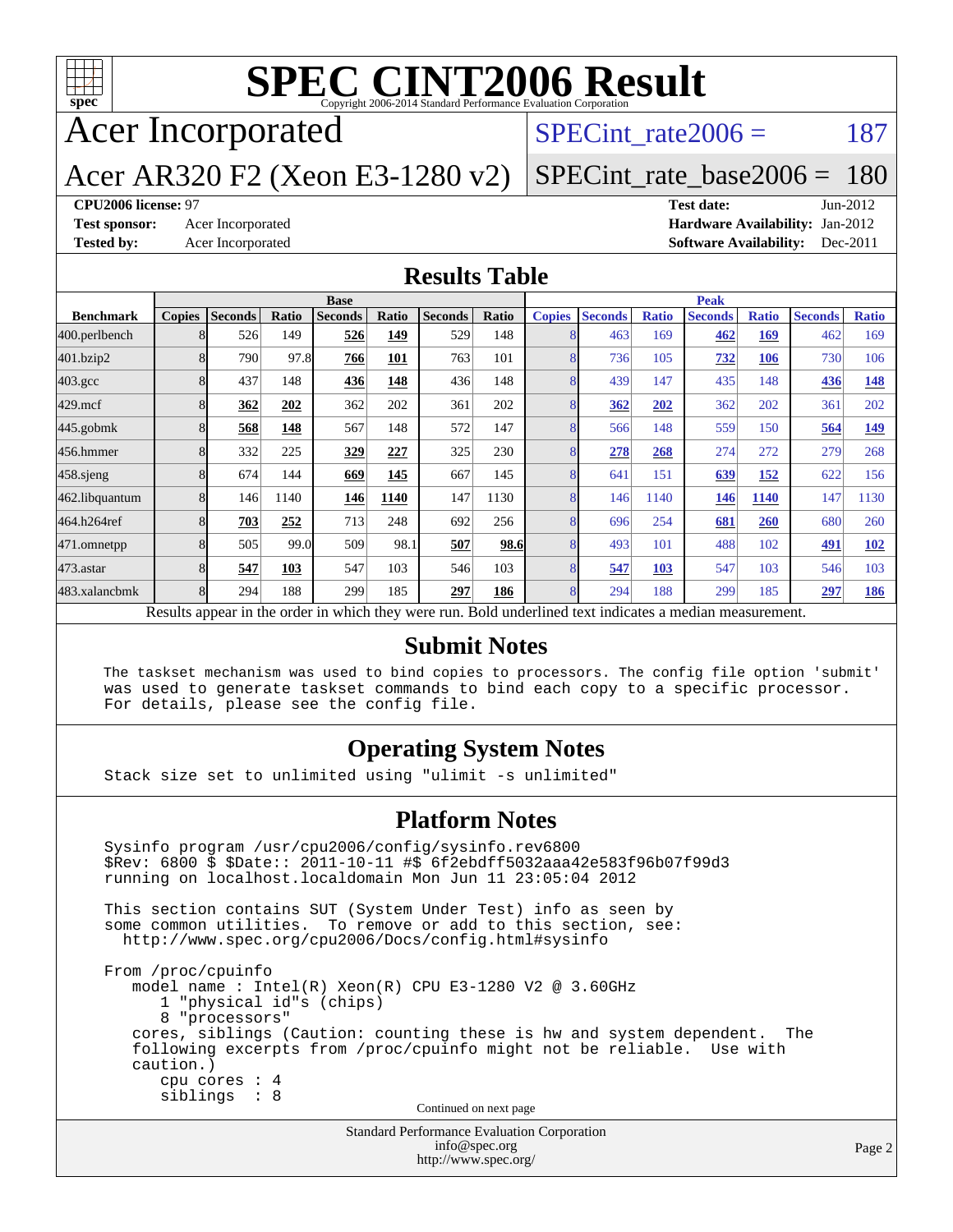| <b>SPEC CINT2006 Result</b><br>$spec^*$<br>Copyright 2006-2014 Standard Performance Evaluation Corporation                                                                                                                                                     |                                                                              |
|----------------------------------------------------------------------------------------------------------------------------------------------------------------------------------------------------------------------------------------------------------------|------------------------------------------------------------------------------|
| <b>Acer Incorporated</b>                                                                                                                                                                                                                                       | $SPECint rate 2006 =$<br>187                                                 |
| Acer AR320 F2 (Xeon E3-1280 v2)                                                                                                                                                                                                                                | $SPECint_rate\_base2006 =$<br>180                                            |
| CPU2006 license: 97                                                                                                                                                                                                                                            | <b>Test date:</b><br>Jun-2012                                                |
| Acer Incorporated<br><b>Test sponsor:</b><br><b>Tested by:</b><br>Acer Incorporated                                                                                                                                                                            | Hardware Availability: Jan-2012<br><b>Software Availability:</b><br>Dec-2011 |
| <b>Platform Notes (Continued)</b>                                                                                                                                                                                                                              |                                                                              |
| physical 0: cores 0 1 2 3<br>cache size : 8192 KB                                                                                                                                                                                                              |                                                                              |
| From /proc/meminfo<br>MemTotal:<br>16306112 kB<br>HugePages_Total:<br>0<br>Hugepagesize:<br>2048 kB                                                                                                                                                            |                                                                              |
| /usr/bin/lsb release -d<br>Red Hat Enterprise Linux Server release 6.1 (Santiago)                                                                                                                                                                              |                                                                              |
| From /etc/*release* /etc/*version*<br>redhat-release: Red Hat Enterprise Linux Server release 6.1 (Santiago)<br>system-release: Red Hat Enterprise Linux Server release 6.1 (Santiago)<br>system-release-cpe: cpe:/o:redhat:enterprise_linux:6server:ga:server |                                                                              |
| uname $-a$ :<br>Linux localhost.localdomain 2.6.32-131.0.15.el6.x86_64 #1 SMP Tue May 10<br>15:42:40 EDT 2011 x86_64 x86_64 x86_64 GNU/Linux                                                                                                                   |                                                                              |
| run-level 3 Jun 11 23:04 last=5                                                                                                                                                                                                                                |                                                                              |
| SPEC is set to: /usr/cpu2006<br>Filesystem<br>Size Used Avail Use% Mounted on<br>Type<br>/dev/mapper/VolGroup-lv_root<br>50G<br>ext4<br>30G<br>$18G$ 63% /                                                                                                     |                                                                              |
| Additional information from dmidecode:<br>Memory:<br>2x Hynix/Hyundai HMT41GU7MFR8A-H9 8 GB 1333 MHz 2 rank                                                                                                                                                    |                                                                              |
| (End of data from sysinfo program)                                                                                                                                                                                                                             |                                                                              |
| <b>General Notes</b>                                                                                                                                                                                                                                           |                                                                              |
|                                                                                                                                                                                                                                                                |                                                                              |
| Environment variables set by runspec before the start of the run:<br>$LD_LIBRRRY_PATH = "/usr/cpu2006/libs/32:/usr/cpu2006/libs/64"$                                                                                                                           |                                                                              |
| Binaries compiled on a system with 1x Core i7-860 CPU + 8GB<br>memory using RHEL5.5<br>Transparent Huge Pages enabled with:<br>echo always > /sys/kernel/mm/redhat_transparent_hugepage/enabled                                                                |                                                                              |
|                                                                                                                                                                                                                                                                |                                                                              |
| <b>Base Compiler Invocation</b>                                                                                                                                                                                                                                |                                                                              |
| C benchmarks:<br>$\text{icc}$ -m32                                                                                                                                                                                                                             |                                                                              |
|                                                                                                                                                                                                                                                                |                                                                              |
| Continued on next page<br>Standard Performance Evaluation Corporation                                                                                                                                                                                          |                                                                              |

Standard Performance Evaluation Corporation [info@spec.org](mailto:info@spec.org) <http://www.spec.org/>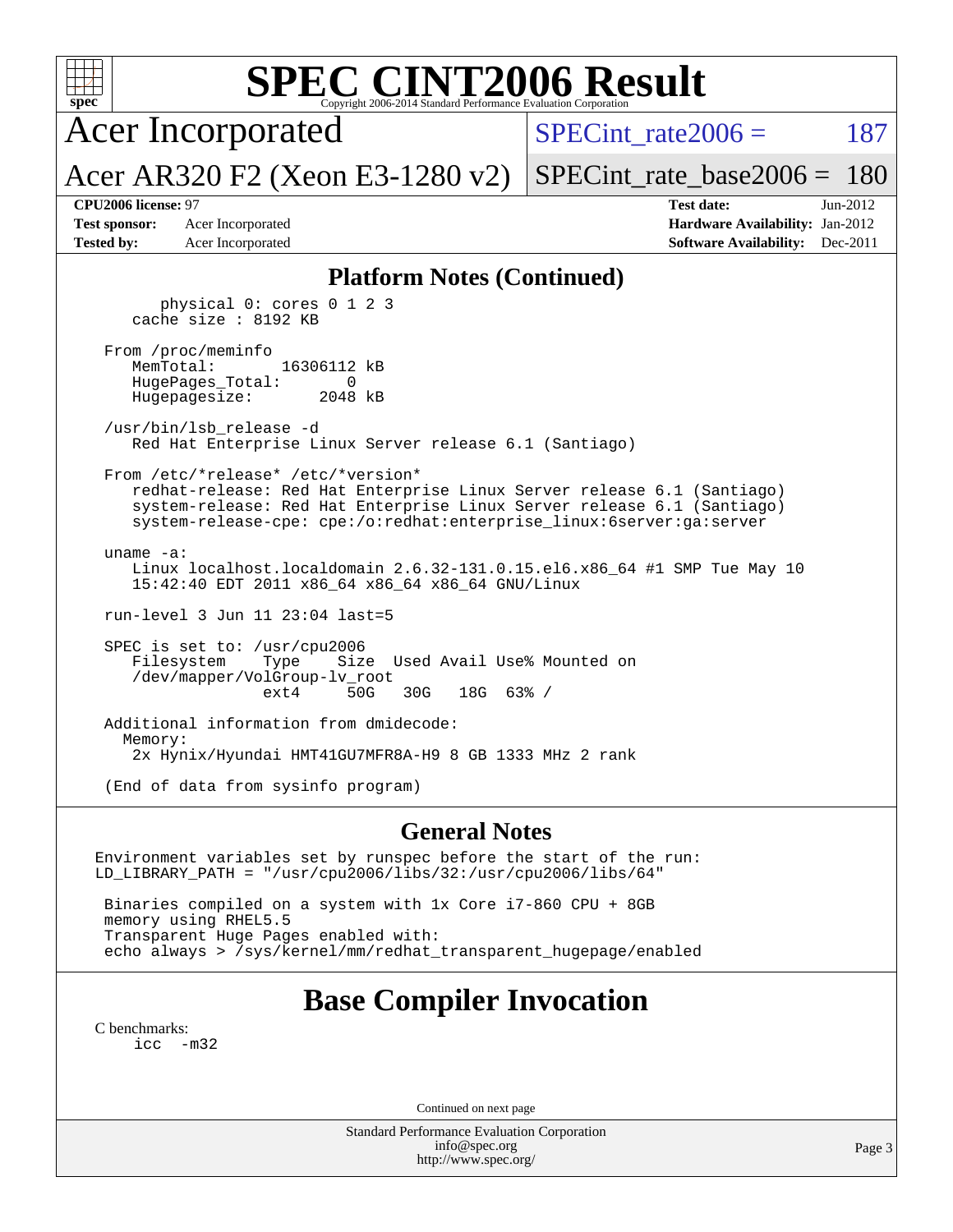| $spec^*$                                                                                                                                                                                        | <b>SPEC CINT2006 Result</b><br>Copyright 2006-2014 Standard Performance Evaluation Corporation      |
|-------------------------------------------------------------------------------------------------------------------------------------------------------------------------------------------------|-----------------------------------------------------------------------------------------------------|
| <b>Acer Incorporated</b>                                                                                                                                                                        | 187<br>$SPECint rate 2006 =$                                                                        |
| Acer AR320 F2 (Xeon E3-1280 v2)                                                                                                                                                                 | 180<br>$SPECint_rate_base2006 =$                                                                    |
| CPU2006 license: 97<br><b>Test sponsor:</b><br>Acer Incorporated<br><b>Tested by:</b><br>Acer Incorporated                                                                                      | Jun-2012<br><b>Test date:</b><br>Hardware Availability: Jan-2012<br>Software Availability: Dec-2011 |
| $C_{++}$ benchmarks:<br>icpc -m32                                                                                                                                                               | <b>Base Compiler Invocation (Continued)</b>                                                         |
| 400.perlbench: -DSPEC_CPU_LINUX_IA32<br>462.libquantum: - DSPEC_CPU_LINUX<br>483.xalancbmk: -DSPEC_CPU_LINUX                                                                                    | <b>Base Portability Flags</b>                                                                       |
| C benchmarks:<br>-xAVX -ipo -03 -no-prec-div -opt-prefetch<br>$C_{++}$ benchmarks:<br>-xAVX -ipo -03 -no-prec-div -opt-prefetch -Wl,-z, muldefs<br>-L/smartheap -lsmartheap                     | <b>Base Optimization Flags</b>                                                                      |
| C benchmarks:<br>403.gcc: -Dalloca=_alloca                                                                                                                                                      | <b>Base Other Flags</b>                                                                             |
| C benchmarks (except as noted below):<br>$\text{icc}$ -m32<br>400.perlbench: icc -m64<br>401.bzip2: icc -m64<br>456.hmmer: icc -m64<br>458.sjeng: icc -m64<br>$C_{++}$ benchmarks:<br>icpc -m32 | <b>Peak Compiler Invocation</b>                                                                     |
|                                                                                                                                                                                                 | Standard Performance Evaluation Corporation<br>info@spec.org<br>Page $\angle$                       |

<http://www.spec.org/>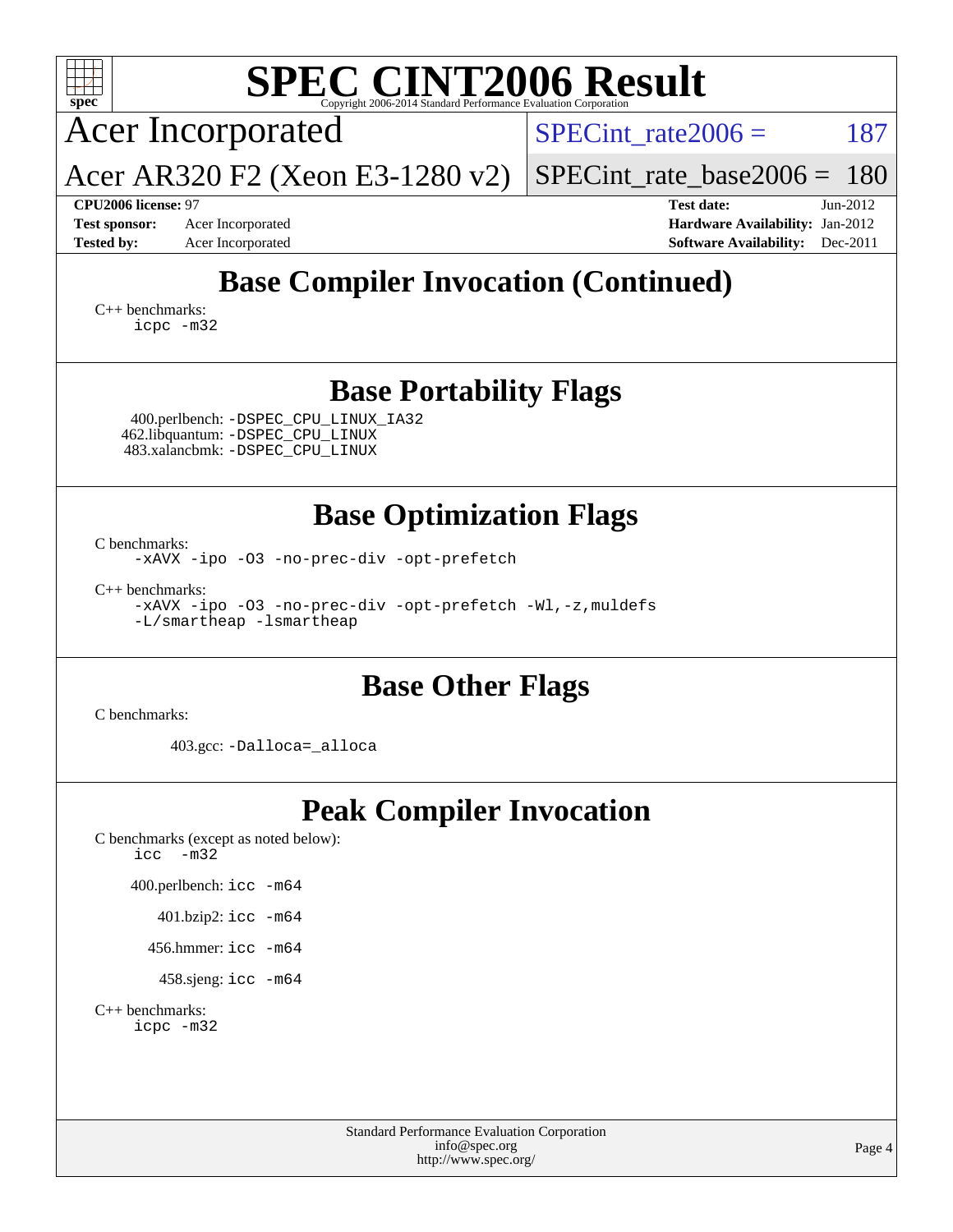

# **[SPEC CINT2006 Result](http://www.spec.org/auto/cpu2006/Docs/result-fields.html#SPECCINT2006Result)**

Acer Incorporated

Acer AR320 F2 (Xeon E3-1280 v2)

SPECint rate $2006 = 187$ 

[SPECint\\_rate\\_base2006 =](http://www.spec.org/auto/cpu2006/Docs/result-fields.html#SPECintratebase2006) 180

**[CPU2006 license:](http://www.spec.org/auto/cpu2006/Docs/result-fields.html#CPU2006license)** 97 **[Test date:](http://www.spec.org/auto/cpu2006/Docs/result-fields.html#Testdate)** Jun-2012 **[Test sponsor:](http://www.spec.org/auto/cpu2006/Docs/result-fields.html#Testsponsor)** Acer Incorporated **[Hardware Availability:](http://www.spec.org/auto/cpu2006/Docs/result-fields.html#HardwareAvailability)** Jan-2012 **[Tested by:](http://www.spec.org/auto/cpu2006/Docs/result-fields.html#Testedby)** Acer Incorporated **[Software Availability:](http://www.spec.org/auto/cpu2006/Docs/result-fields.html#SoftwareAvailability)** Dec-2011

## **[Peak Portability Flags](http://www.spec.org/auto/cpu2006/Docs/result-fields.html#PeakPortabilityFlags)**

 400.perlbench: [-DSPEC\\_CPU\\_LP64](http://www.spec.org/cpu2006/results/res2012q3/cpu2006-20120612-22873.flags.html#b400.perlbench_peakCPORTABILITY_DSPEC_CPU_LP64) [-DSPEC\\_CPU\\_LINUX\\_X64](http://www.spec.org/cpu2006/results/res2012q3/cpu2006-20120612-22873.flags.html#b400.perlbench_peakCPORTABILITY_DSPEC_CPU_LINUX_X64) 401.bzip2: [-DSPEC\\_CPU\\_LP64](http://www.spec.org/cpu2006/results/res2012q3/cpu2006-20120612-22873.flags.html#suite_peakCPORTABILITY401_bzip2_DSPEC_CPU_LP64) 456.hmmer: [-DSPEC\\_CPU\\_LP64](http://www.spec.org/cpu2006/results/res2012q3/cpu2006-20120612-22873.flags.html#suite_peakCPORTABILITY456_hmmer_DSPEC_CPU_LP64) 458.sjeng: [-DSPEC\\_CPU\\_LP64](http://www.spec.org/cpu2006/results/res2012q3/cpu2006-20120612-22873.flags.html#suite_peakCPORTABILITY458_sjeng_DSPEC_CPU_LP64) 462.libquantum: [-DSPEC\\_CPU\\_LINUX](http://www.spec.org/cpu2006/results/res2012q3/cpu2006-20120612-22873.flags.html#b462.libquantum_peakCPORTABILITY_DSPEC_CPU_LINUX) 483.xalancbmk: [-DSPEC\\_CPU\\_LINUX](http://www.spec.org/cpu2006/results/res2012q3/cpu2006-20120612-22873.flags.html#b483.xalancbmk_peakCXXPORTABILITY_DSPEC_CPU_LINUX)

# **[Peak Optimization Flags](http://www.spec.org/auto/cpu2006/Docs/result-fields.html#PeakOptimizationFlags)**

[C benchmarks](http://www.spec.org/auto/cpu2006/Docs/result-fields.html#Cbenchmarks):

```
 400.perlbench: -xAVX(pass 2) -prof-gen(pass 1) -ipo(pass 2) -O3(pass 2)
                -no-prec-div(pass 2) -prof-use(pass 2) -auto-ilp32
        401.bzip2: -xAVX(pass 2) -prof-gen(pass 1) -ipo(pass 2) -O3(pass 2)
                -no-prec-div(pass 2) -prof-use(pass 2) -opt-prefetch
                -auto-ilp32 -ansi-alias
          403.gcc: -xAVX -ipo -O3 -no-prec-div
         429.mcf: basepeak = yes
       445.gobmk: -xAVX(pass 2) -prof-gen(pass 1) -prof-use(pass 2)
                -ansi-alias
       456.hmmer: -xAVX -ipo -O3 -no-prec-div -unroll2 -auto-ilp32
         458.sjeng: -xAVX(pass 2) -prof-gen(pass 1) -ipo(pass 2) -O3(pass 2)
                -no-prec-div(pass 2) -prof-use(pass 2) -unroll4
                -auto-ilp32
   462.libquantum: basepeak = yes
       464.h264ref: -xAVX(pass 2) -prof-gen(pass 1) -ipo(pass 2) -O3(pass 2)
                 -no-prec-div(pass 2) -prof-use(pass 2) -unroll2
                -ansi-alias
C++ benchmarks: 
      471.omnetpp: -xAVX(pass 2) -prof-gen(pass 1) -ipo(pass 2) -O3(pass 2)
                -no-prec-div(pass 2) -prof-use(pass 2) -ansi-alias
                -opt-ra-region-strategy=block -Wl,-z,muldefs
                -L/smartheap -lsmartheap
         473.astar: basepeak = yes
   483.xalanchmk: basepeak = yes
```